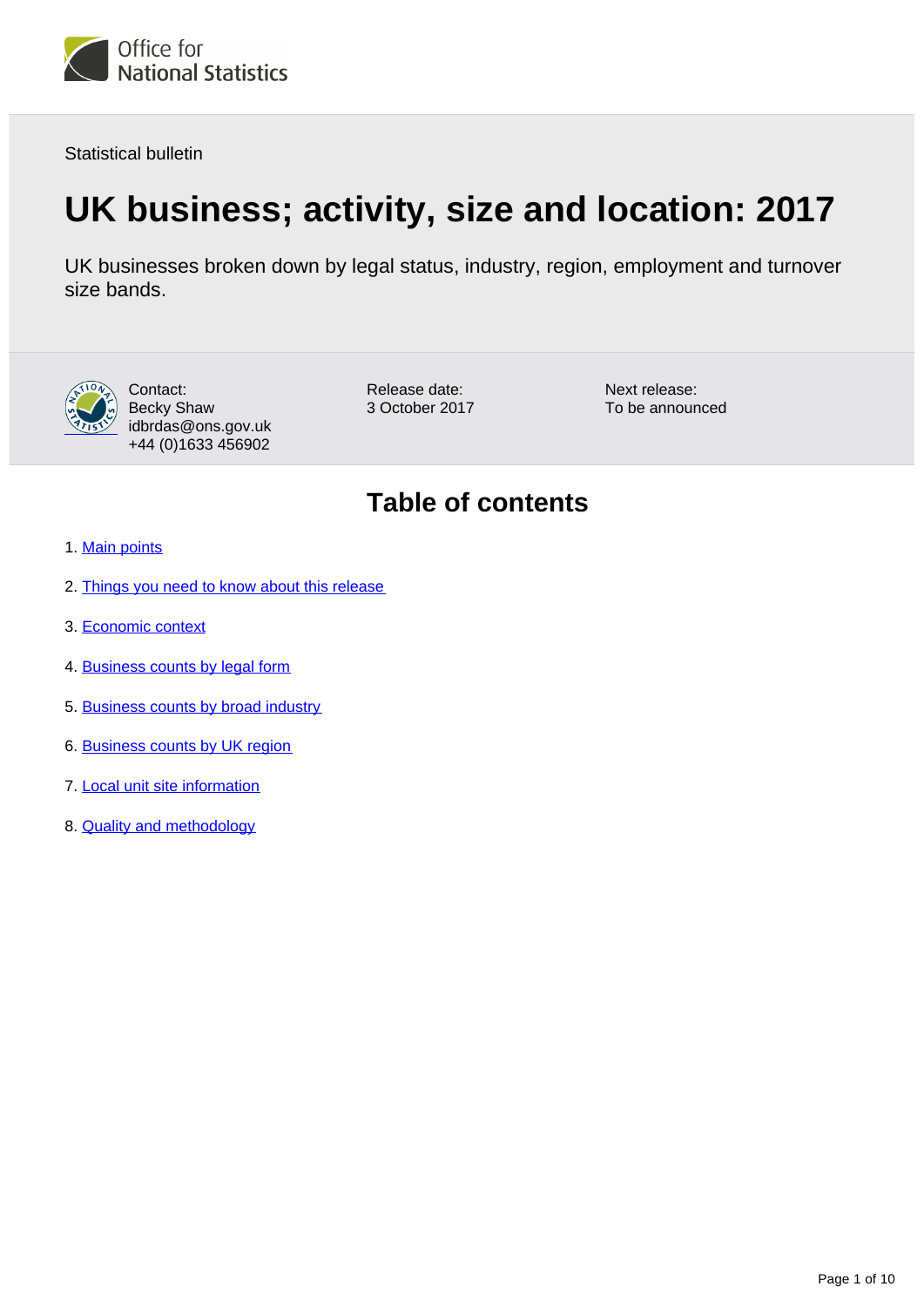### <span id="page-1-0"></span>**1 . Main points**

- The number of Value Added Tax (VAT) and/or Pay-As-You-Earn (PAYE) businesses in the UK continued to grow to 2.67 million in March 2017 compared with 2.55 million in March 2016, which is consistent with the performance of the broader UK economy.
- The number of companies and public corporations has continued to rise and represents 70.7% of total UK businesses, which has offset a gradual fall in sole proprietors and partnerships.
- The largest industry group is professional, scientific and technical, making up 17.9% of all registered businesses in the UK.
- London remained the region with the largest number of businesses, representing 18.9% of the UK total.

### <span id="page-1-1"></span>**2 . Things you need to know about this release**

UK business: activity, size and location, 2017 is produced from an extract taken from the Inter-Departmental [Business Register](http://www.ons.gov.uk/aboutus/whatwedo/paidservices/interdepartmentalbusinessregisteridbr) (IDBR) recording the position of units as at 10 March 2017.

This publication represents the businesses registered with HM Revenue and Customs (HMRC) for Value Added Tax (VAT) and/or Pay-As-You-Earn (PAYE). The Department for Business, Energy and Industrial Strategy (BEIS) produces [Business Population Estimates](https://www.gov.uk/government/collections/business-population-estimates), which seek to provide full coverage of all types of businesses in the UK including an estimate of the unregistered business population.

In 2015, we extended the coverage of businesses in this release to include a population of solely PAYE-based businesses that were previously excluded because of a risk of duplication. In total 105,000 businesses were added in 2015. Improvements in matching of administrative data and research into those units excluded has indicated that the risk of duplication is very small. The addition of these businesses brings the publication in line with Business Demography and the BEIS Business Population Estimates publication. A more detailed note [explaining these changes](http://webarchive.nationalarchives.gov.uk/20160105160709/http:/www.ons.gov.uk/ons/guide-method/method-quality/specific/business-and-energy/uk-business--activity--size-and-location/index.html) is available. These businesses have been included in the previous years' estimates shown in this statistical bulletin to provide a comparable time series.

For the purpose of this release the term "business" is used to represent an enterprise. An enterprise can be defined as the smallest combination of legal units (generally based on VAT and/or PAYE records) that is an organisational unit producing goods or services, which benefits from a certain degree of autonomy in decisionmaking, especially for the allocation of its current resources. An enterprise carries out one or more activities at one or more locations. An enterprise may be a sole legal unit.

Please note the figures in the tables use disclosure methods and are rounded individually. Therefore the sum of component items may be slightly different to the totals shown.

To support this release, datasets are available in an **Excel Workbook** and at **NOMIS** in greater geographical and industrial detail. However, for various reasons, multiple business registrations can be recorded at a single address and this can distort data for smaller geographical areas.

# <span id="page-1-2"></span>**3 . Economic context**

The increasing number of Value Added Tax (VAT) and/or Pay-As-You-Earn (PAYE) businesses has continued its upward trend from the previous year, consistent with the performance of the broader UK economy (Figure 1). In the 12 months to Quarter 1 (Jan to Mar) 2017, gross domestic product (GDP) rose by 1.8% following growth of 1.9%. in the 12 months to Quarter 1 2016.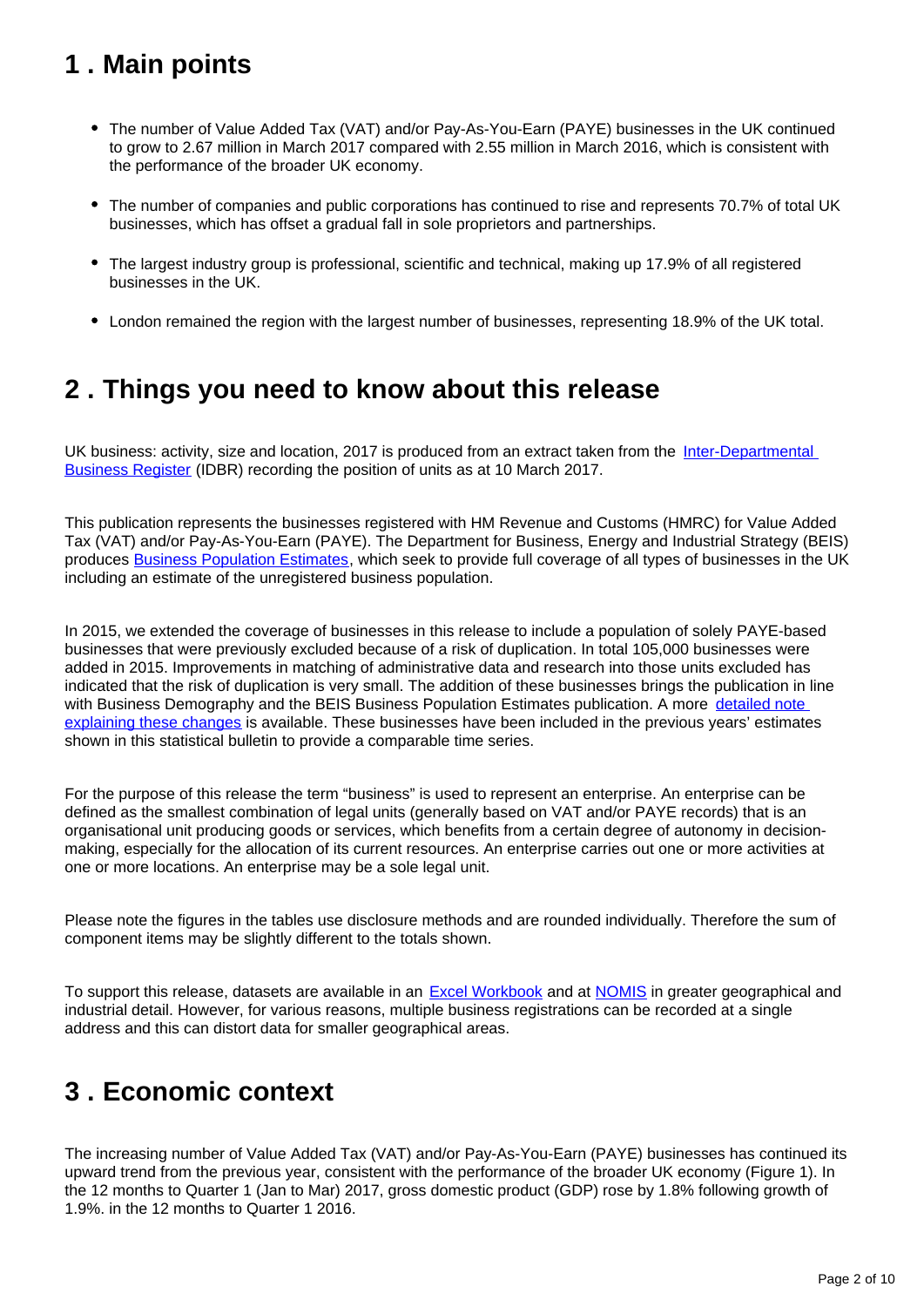### **Figure 1: Number of Value Added Tax (VAT) and/or Pay-As-You-Earn based businesses**

#### **UK, 2012 to 2017**



UK. 2012 to 2017



#### **Source: Office for National Statistics**

#### **Notes:**

1. Between 2013 and 2014 HM Revenue & Customs (HMRC) introduced a Real Time Information system for PAYE.

Similarly, the labour market strengthened with the employment rate rising from 74.2% in the three months to March 2016 to a then record high of 74.8% in the three months to March 2017. Alongside the employment rate, the redundancy rate has fallen from 4.2 per 1,000 employees in the three months to March 2016 to 3.5 per 1,000 employees in the three months to March 2017. This figure is based on the amount of people who were made redundant out of all workers employed. Higher retention of jobs within the labour market may indicate a stronger and more productive workforce, consistent with the increase of VAT and/or PAYE businesses.

In August 2016 the Bank of England made the decision to decrease the already historically low base rate from 0.5% to 0.25%. As this decision reduces commercial loan rates, it could encourage more businesses to set up, as they can take advantage of cheaper repayments of capital investments.

A notable development is sterling's sharp depreciation in mid-2016 following the EU referendum vote. While sterling's depreciation has contributed to a pickup in Consumer Prices Index (CPI) inflation and weighed on household real income growth, it has also supported margins for exporters. Alongside increased strength in global demand, this is likely to encourage the set-up of export-oriented businesses.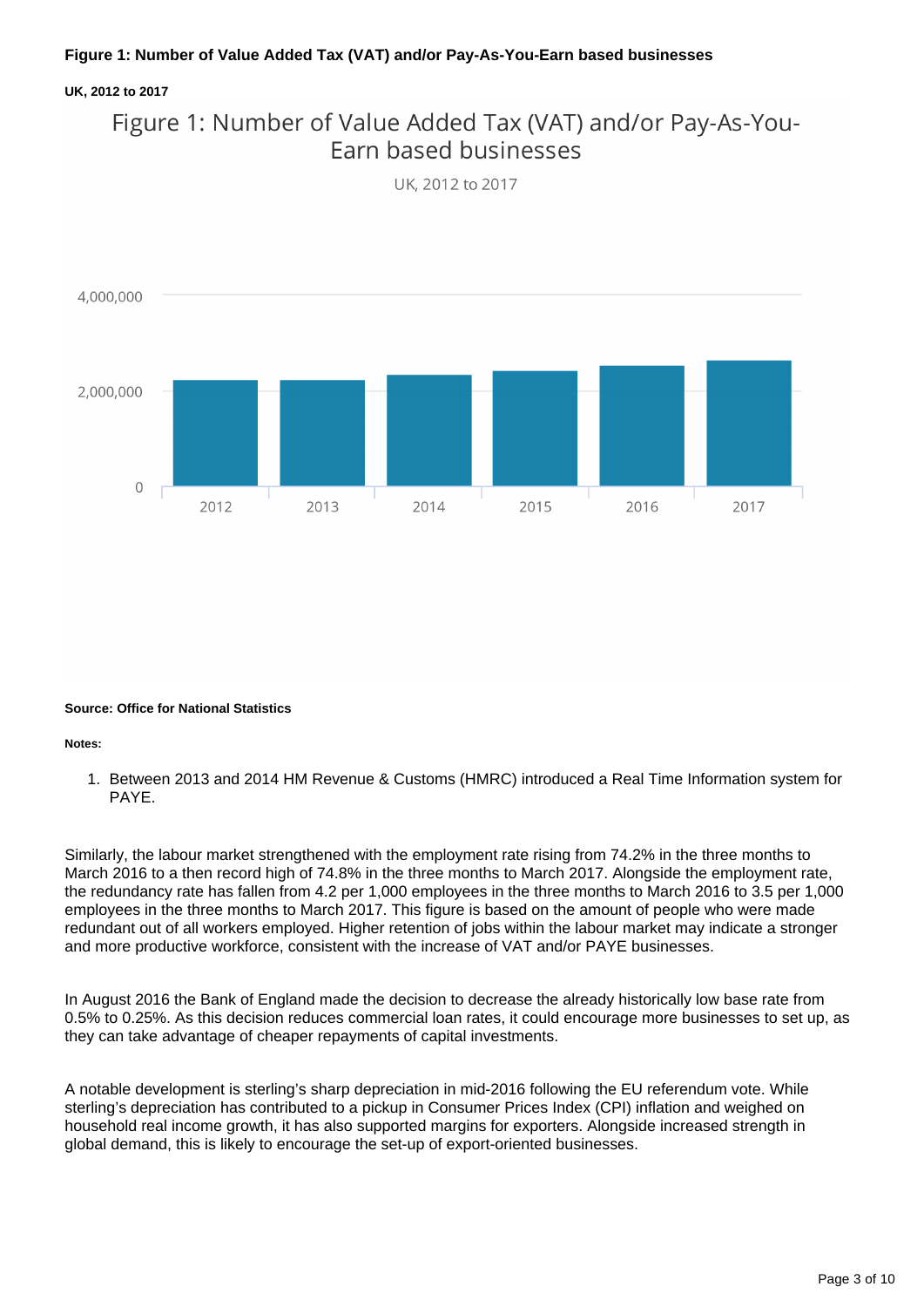# <span id="page-3-0"></span>**4 . Business counts by legal form**

Between March 2016 and March 2017, there was an increase of 7.4% in corporate businesses, while there was a reduction of 2.6% in the number of sole proprietors and partnerships.

### **Figure 2: Percentage of Value Added Tax (VAT) and/or Pay-As-You-Earn based businesses by year**

#### **UK, 2012 to 2017**

Figure 2: Percentage of Value Added Tax (VAT) and/or Pay-As-You-Earn based businesses by year

UK, 2012 to 2017



#### **Source: Office for National Statistics**

Corporate businesses (companies and public corporations) represented 70.7% of total businesses, up 1.9 percentage points from 68.8% in 2016; of the corporate business figure, 47.1% is made up of single employee limited companies, which have increased by 72,000 between 2016 and 2017. Single employee limited companies have always been prevalent in the construction industry but recent years have also seen a marked increase in the transport and storage, health and education sectors.

Sole proprietors represented 17.5% of total businesses, down 1.2 percentage points from 18.7% in 2016. Partnerships represented 8.1% of total businesses, down 0.7 percentage points from 8.8% in 2016.

General government and non-profit making bodies represented 3.8% of total businesses, the same percentage as shown in 2016.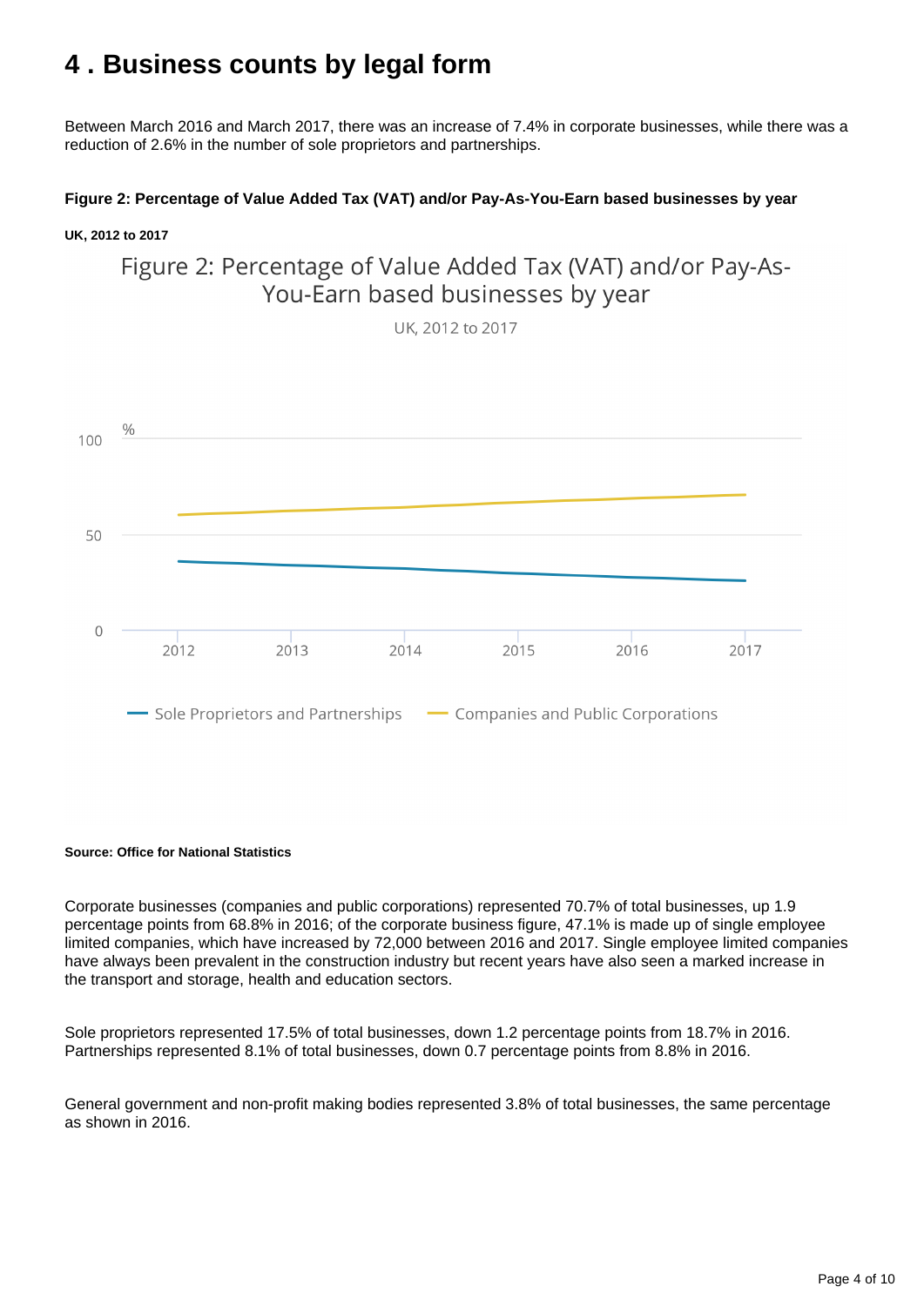# <span id="page-4-0"></span>**5 . Business counts by broad industry**

In 2017, the professional, scientific and technical sector accounted for the largest number of businesses, with 17.9% of all registered businesses in the UK; however, this only contributed 7.3% to overall gross domestic product (GDP). Wholesale, retail and repair of motor vehicles was the second largest sector, with 14.1% of all businesses registered. This represented 10.7% of the overall service industry's contribution to GDP of 78.8%.

The professional, scientific and technical sector had the largest growth in numbers between 2016 and 2017, an increase of 20,000 businesses. This was followed by business administration and support services, which also increased by 19,500.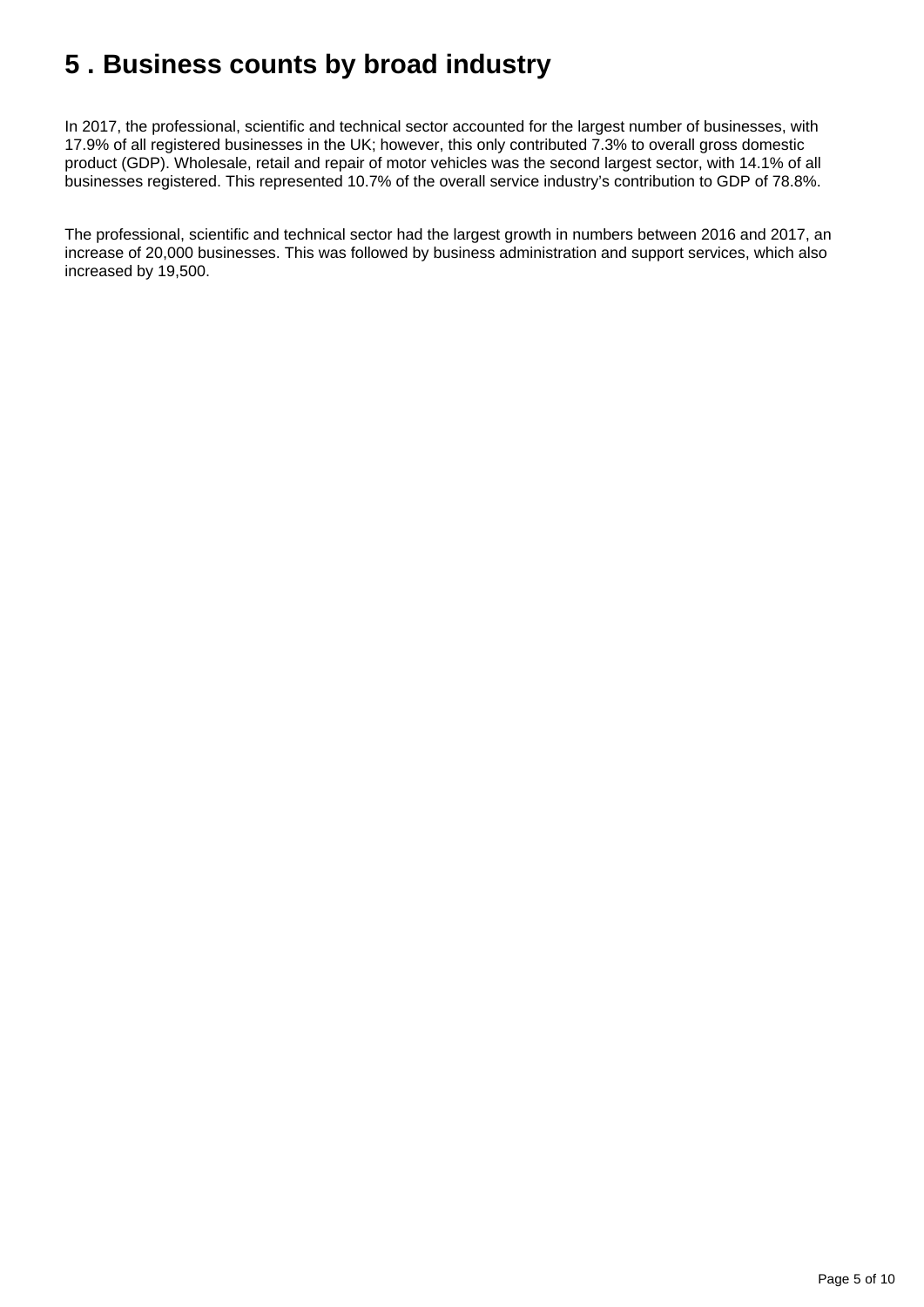### **Table 1: Number of Value Added Tax (VAT) and/or Pay-As-You-Earn businesses by broad industry group, UK, 2015 to 2017**

|                                                    |                | Count given to the nearest thousand |                |      |                |      |  |
|----------------------------------------------------|----------------|-------------------------------------|----------------|------|----------------|------|--|
|                                                    | 2015           | %                                   | 2016           | %    | 2017           | %    |  |
| Agriculture, forestry and fishing                  | 147            | 6.0                                 | 148            | 5.8  | 148            | 5.5  |  |
| Production                                         | 142            | 5.8                                 | 146            | 5.7  | 149            | 5.6  |  |
| Mining, quarrying and utilities                    | 12             | 0.5                                 | 13             | 0.5  | 14             | 0.5  |  |
| Manufacturing                                      | 130            | 5.3                                 | 133            | 5.2  | 135            | 5.1  |  |
| Construction                                       | 284            | 11.6                                | 302            | 11.8 | 320            | 12.0 |  |
| Wholesale and retail; repair of motor vehicles     | 369            | 15.0                                | 370            | 14.5 | 375            | 14.1 |  |
| Motor trades                                       | 72             | 2.9                                 | 73             | 2.9  | 75             | 2.8  |  |
| Wholesale                                          | 104            | 4.3                                 | 104            | 4.1  | 103            | 3.9  |  |
| Retail                                             | 192            | 7.9                                 | 192            | 7.5  | 197            | 7.4  |  |
| Transport and storage (inc. postal)                | 83             | 3.4                                 | 93             | 3.6  | 109            | 4.1  |  |
| Accommodation and food services                    | 146            | 6.0                                 | 148            | 5.8  | 150            | 5.6  |  |
| Information and communication                      | 193            | 7.9                                 | 207            | 8.1  | 217            | 8.1  |  |
| Finance and insurance                              | 49             | 2.0                                 | 52             | 2.1  | 56             | 2.1  |  |
| Property                                           | 88             | 3.6                                 | 91             | 3.6  | 93             | 3.5  |  |
| Professional, scientific and technical             | 436            | 17.8                                | 459            | 18.0 | 479            | 17.9 |  |
| Business administration and support services       | 194            | 7.9                                 | 208            | 8.2  | 228            | 8.6  |  |
| Public administration and defence                  | $\overline{7}$ | 0.3                                 | $\overline{7}$ | 0.3  | $\overline{7}$ | 0.3  |  |
| Education                                          | 40             | 1.7                                 | 42             | 1.6  | 48             | 1.8  |  |
| Health                                             | 106            | 4.3                                 | 113            | 4.4  | 120            | 4.5  |  |
| Arts, entertainment, recreation and other services | 166            | 6.8                                 | 168            | 6.6  | 169            | 6.3  |  |
| <b>TOTAL</b>                                       | 2,449          | 100                                 | 2,555          | 100  | 2,669          | 100  |  |

Source: Office for National Statistics

Notes:

1. Please note that figures are rounded individually therefore the sum of component items may be slightly different to the totals shown.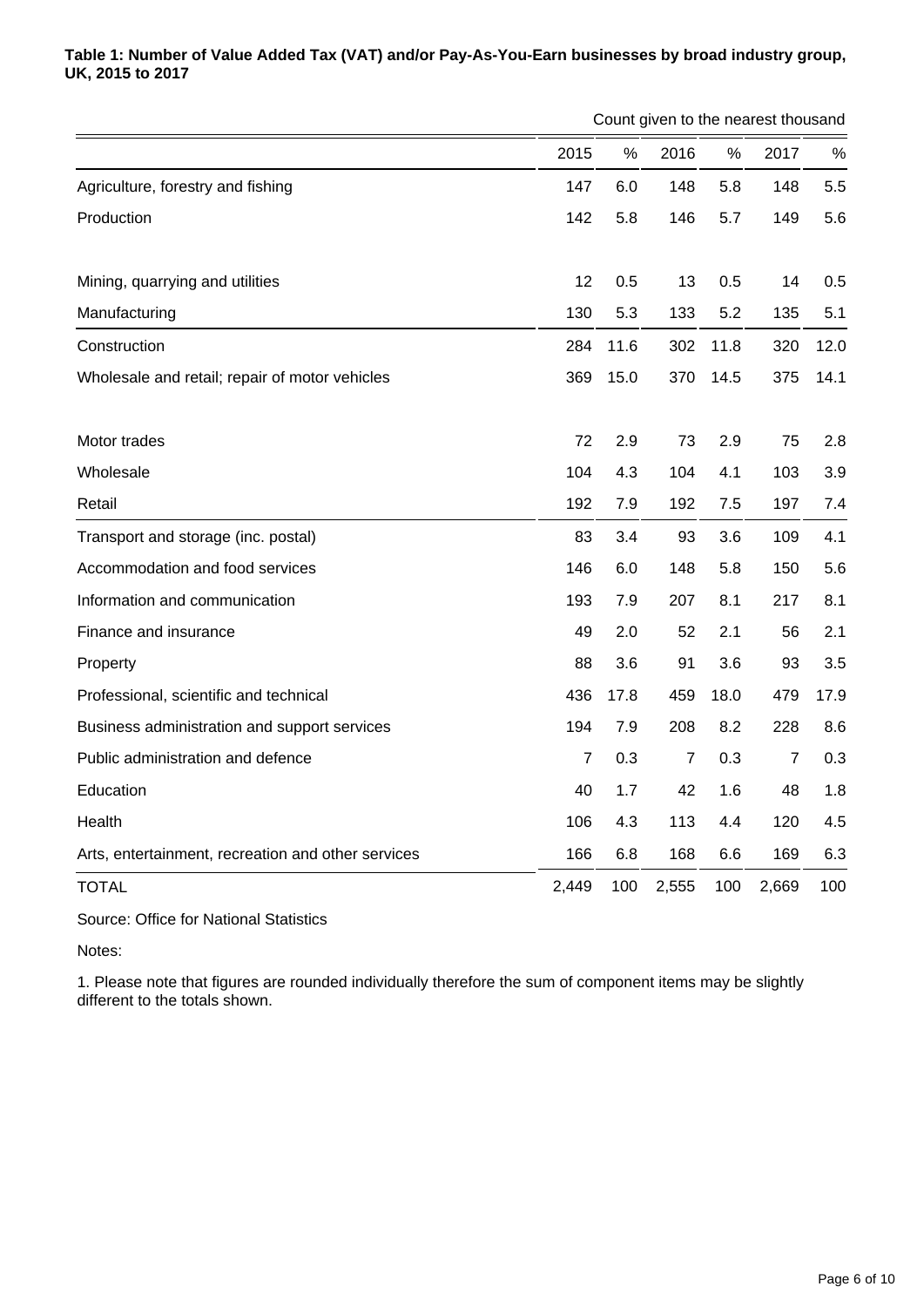#### **UK, 2016 to 2017**

### Figure 3: Percentage growth by industry

UK, 2016 to 2017



**Source: Office for National Statistics**

# <span id="page-6-0"></span>**6 . Business counts by UK region**

Between 2016 and 2017, all regions saw an increase in the number of businesses, with the East experiencing the greatest percentage increase of 6.8%, representing nearly 17,000 businesses.

London accounted for the largest number of businesses in March 2017, with 18.9% of the UK total. The growth of businesses in London accounts for 25.2% of total growth in the UK.

The region with the next largest share of businesses was the South East, at 15.1%.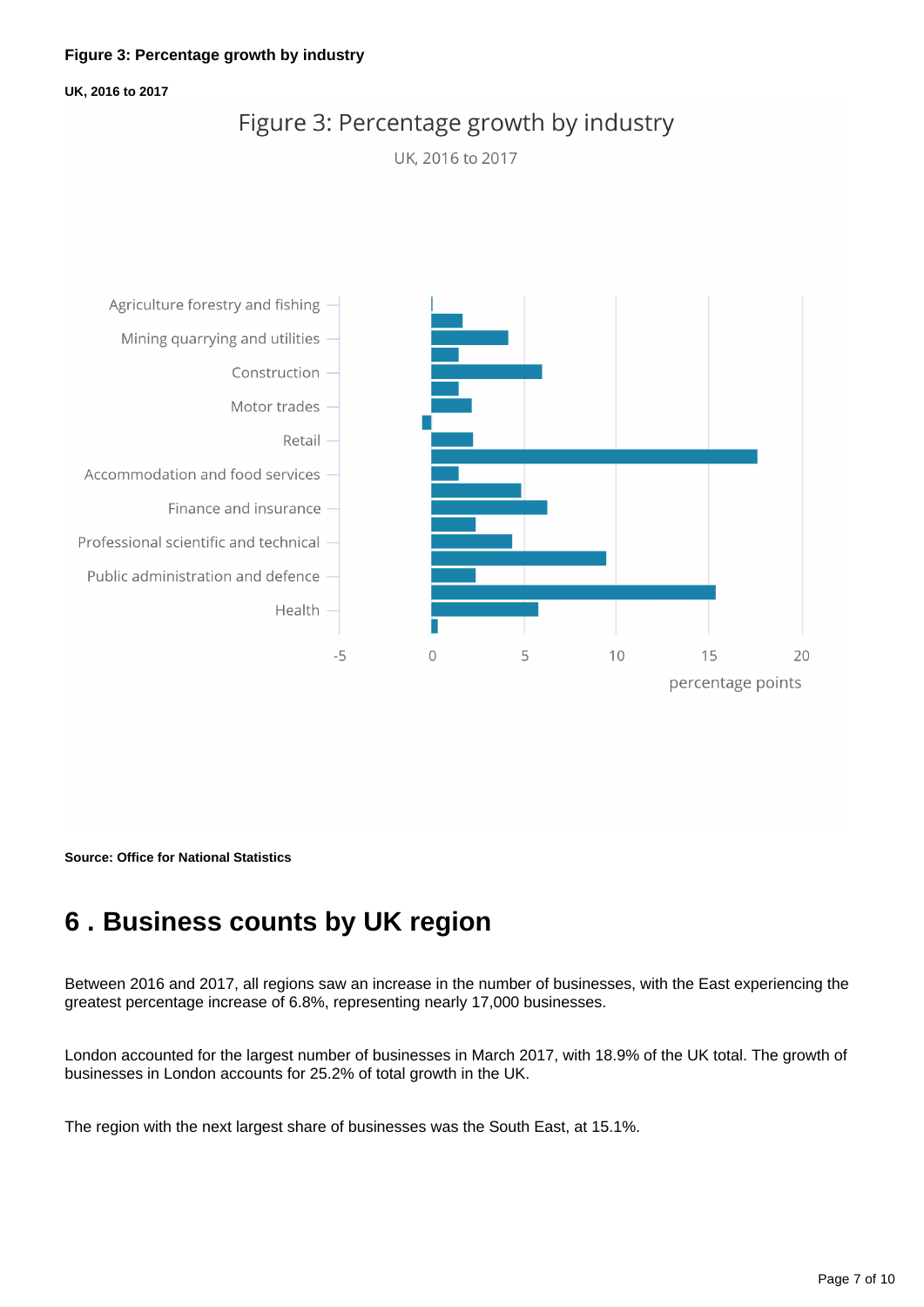Between 2015 and 2017, the number of Value Added Tax (VAT) and/or Pay-As-You-Earn (PAYE) businesses in London as a proportion of all regions increased by 0.7 percentage points, from 18.2% in 2015 to 18.9% in 2017. Whereas the number of VAT and/or PAYE businesses in Scotland decreased as a proportion from 6.9% in 2015 to 6.5% in 2017.

Table 2 provides the number of businesses in every region and the percentage contribution of each region to the UK total.

### **Table 2: Number of Value Added Tax (VAT) and/or Pay-As-You-Earn based businesses by region**

|                          |       |      | Count given to the nearest thousand |      |       |      |  |  |
|--------------------------|-------|------|-------------------------------------|------|-------|------|--|--|
|                          | 2015  | %    | 2016                                | %    | 2017  | %    |  |  |
| North East               | 66    | 2.7  | 68                                  | 2.7  | 70    | 2.6  |  |  |
| North West               | 236   | 9.6  | 245                                 | 9.6  | 260   | 9.7  |  |  |
| Yorkshire and The Humber | 172   | 7.0  | 178                                 | 7.0  | 185   | 6.9  |  |  |
| East Midlands            | 165   | 6.7  | 173                                 | 6.8  | 177   | 6.6  |  |  |
| <b>West Midlands</b>     | 192   | 7.8  | 201                                 | 7.9  | 213   | 8.0  |  |  |
| East                     | 243   | 9.9  | 254                                 | 9.9  | 271   | 10.2 |  |  |
| London                   | 445   | 18.2 | 477                                 | 18.7 | 506   | 18.9 |  |  |
| South East               | 377   | 15.4 | 392                                 | 15.3 | 404   | 15.1 |  |  |
| South West               | 221   | 9.0  | 227                                 | 8.9  | 234   | 8.8  |  |  |
| Wales                    | 98    | 4.0  | 100                                 | 3.9  | 103   | 3.8  |  |  |
| Scotland                 | 168   | 6.9  | 172                                 | 6.7  | 175   | 6.5  |  |  |
| Northern Ireland         | 67    | 2.7  | 69                                  | 2.7  | 71    | 2.6  |  |  |
| <b>TOTAL</b>             | 2,449 | 100  | 2,555                               | 100  | 2,669 | 100  |  |  |

Source: Office for National Statistics

Notes:

1. Please note that figures are rounded individually therefore the sum of component items may be slightly different to the totals shown.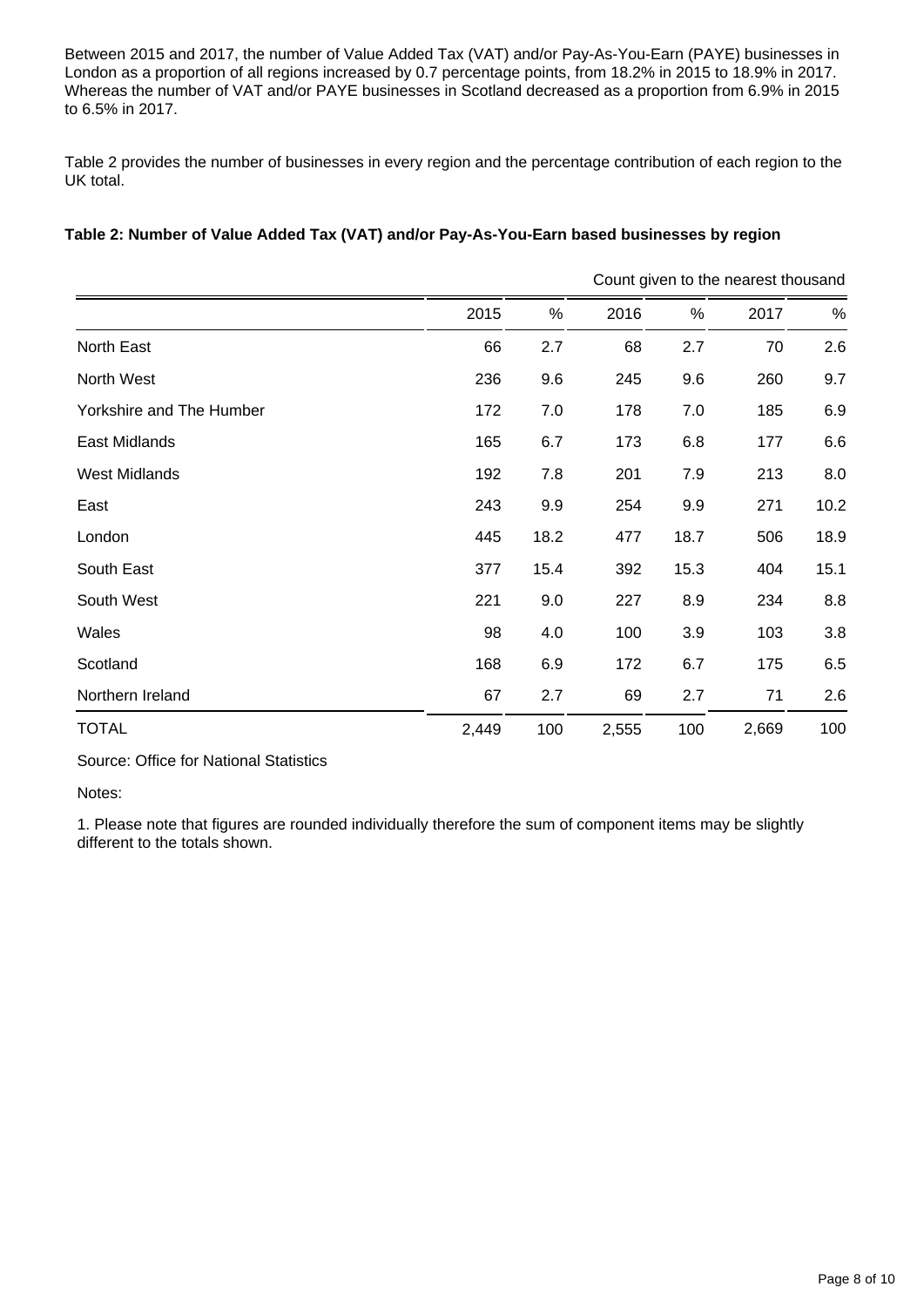#### **UK, 2016 to 2017**







**Source: Office for National Statistics**

# <span id="page-8-0"></span>**7 . Local unit site information**

Local units are sites that belong to a business. In March 2017, there were 3.13 million local units belonging to Value Added Tax (VAT) and/or Pay-As-You-Earn (PAYE) based businesses, compared with 3.01 million in March 2016, a rise of nearly 119,000 (4.9%). Out of the 2.67 million VAT and/or PAYE businesses, only 59,000 (2.2%) operate from more than one site. These operated a total of 519,000 local units.